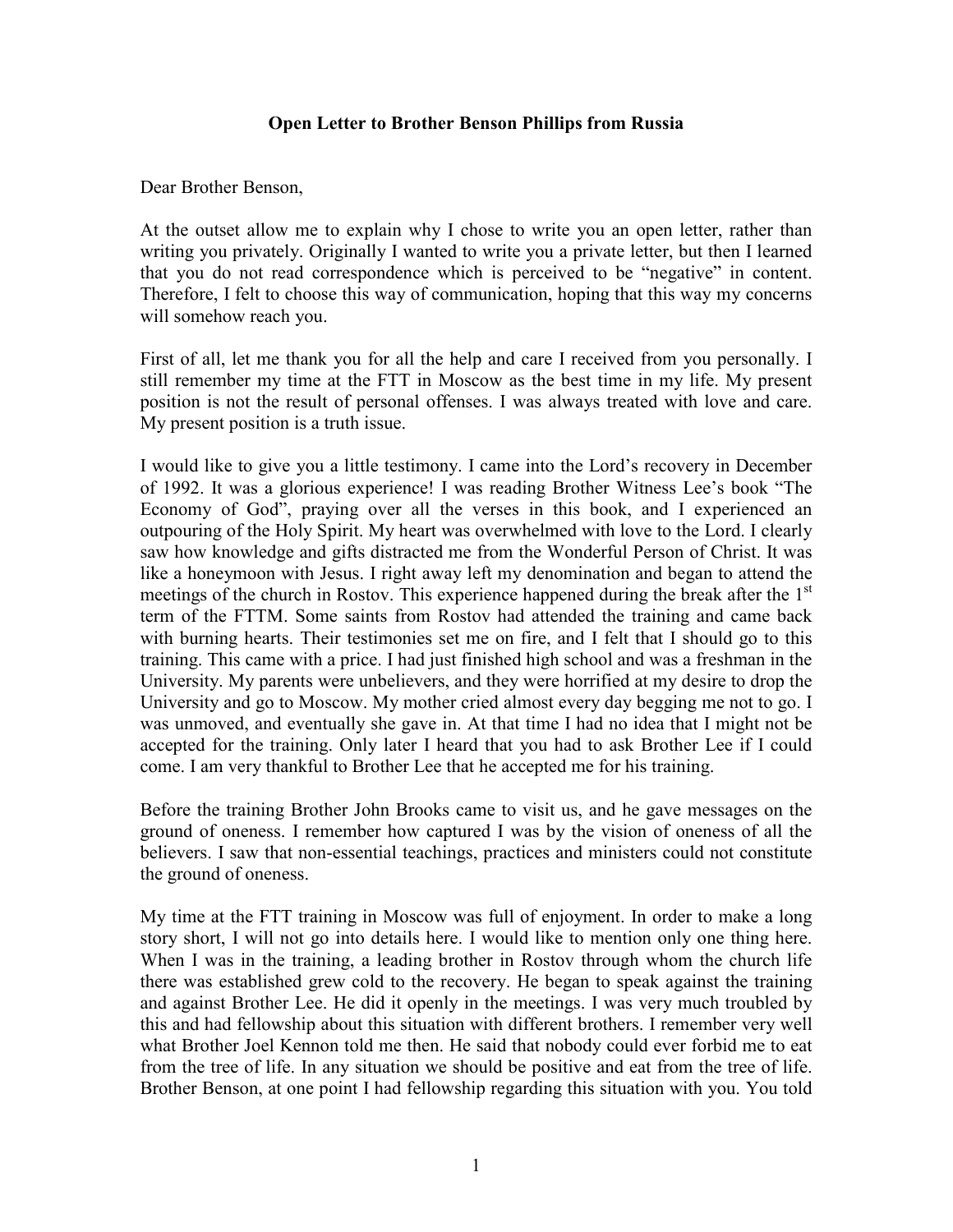me that I should only pray. I should not confront this brother; I should only pray. I followed your advice. Throughout this entire situation I did not say anything negative about this brother. I supported him as much as I could. All I did was I prayed for this brother and for the church. At the training the saints from Rostov met every Monday to pray for this situation. As you know, eventually that brother and the majority of the saints left. We basically had to have a new beginning; but this whole situation gave me a valuable lesson of the cross.

Brother Benson, I admired your wisdom at that time. At that time you did not ask me to form a party loyal to LSM. You did not teach me to sue my brothers and sisters. At that time you did not teach me to insist on one publication. You taught me to respect that brother despite his attitude. I learned that Christ could be gained and ministered in any situation. I am only wondering why today you are not following your own advice you gave me then. I am talking about the situation in the Great Lakes area. I hear that the saints loyal to you sue their brothers for property, and speak negatively of their elders. I am wondering why won't you give them the same advice you gave me in 1993? Why won't you teach them not to confront the elders and only pray for them if they see something wrong?

Now I'd like to explain why I took this situation with Midwest so closely to my heart. When Brother Lee died, the trainings were conducted by the number of brothers, including yourself, brothers who are now known as "blended/ing brothers". I was always positive to all the ministering brothers. But some years later I was a little bit alerted by how often the name of Brother Lee was mentioned in the blended brothers' messages. I constantly heard, "Brother Lee this, Brother Lee that." I did not like it because we should always focus on Christ, not on ministers. But I got an impression that Brother Lee was mentioned more than the Lord. At that time I just neglected this whole matter. I still trusted all the brothers very much.

The second time I was alerted it was related to Brother Titus Chu. In 2000 I was in a spiritual depression. I considered my Christian life as failure. I couldn't even read the Bible. At this juncture I read a book by Brother Titus Chu. This book was a great help to me and helped me to cope with my depression. I got a feeling that this book should be translated into Russian. I wrote a letter to Cleveland, Ohio, and obtained their permission for translation. But then I heard that something was wrong with Brother Titus. I wrote a letter to Brother John Brooks and asked his help. He gave me a call, and basically told me that Brother Titus is a rich brother, but he is carrying out his own ministry. Then Brother John told me that to avoid rivalry we accept only the materials published by LSM. That is when the alarm bell rang. Previously I was taught that we should accept everything that gives life. I definitely got life from the book of Titus, and I could not understand why I should not receive his ministry. But because I trusted Brother John Brooks very much (he is like a father to me), I decided that I just did not understand something. I went on positively. And I did not consider these matters for some time. Meanwhile I was encouraged by the "96 lessons" training. After some time my wife decided to go to the FTT, and we moved to Moscow. She was in the FTT, and I worked for BBD ("Bible Book Depot", Russian branch of LSM) as a translator. That is when my doubts returned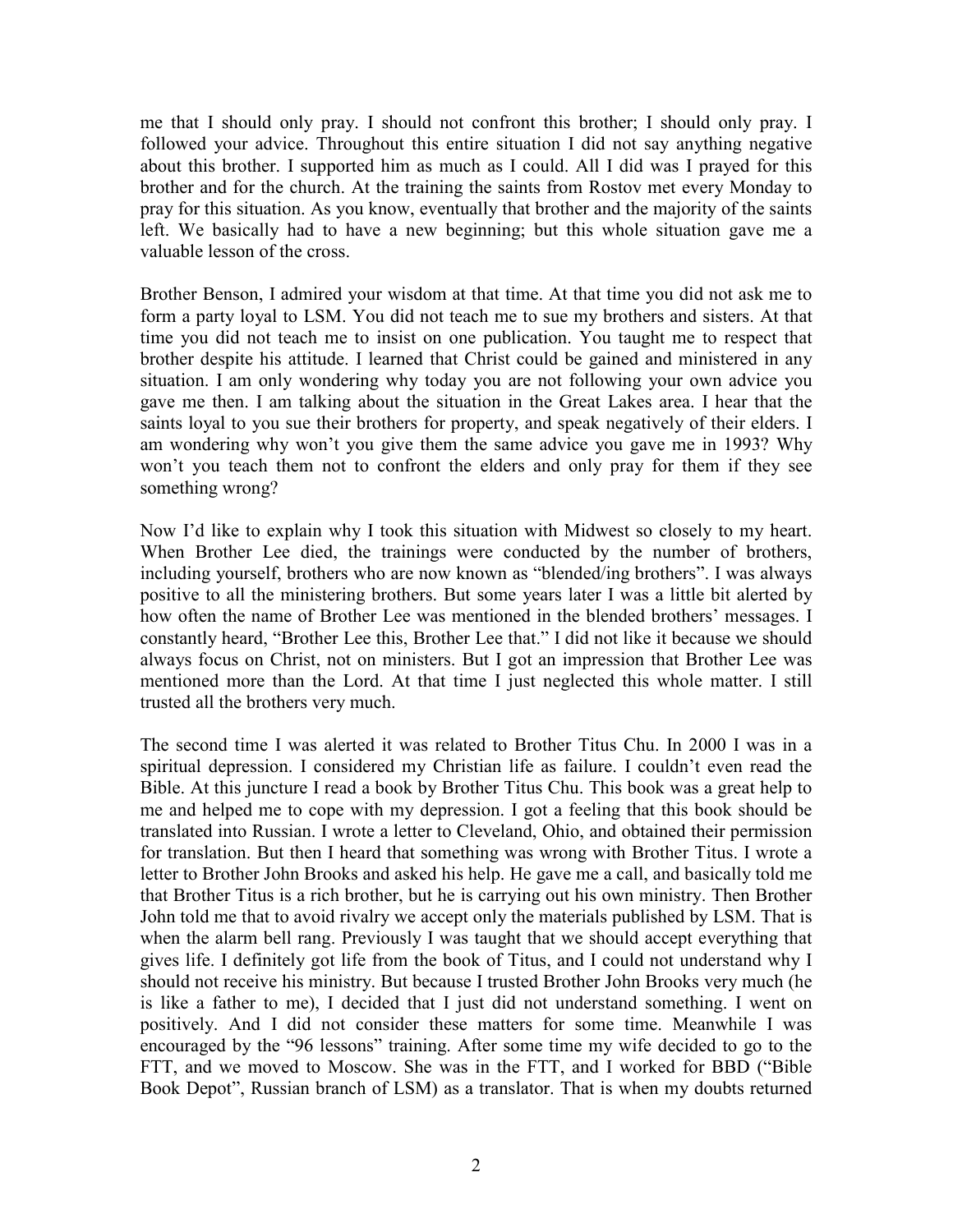and were intensified. I do not want to go now into details of what troubled me in Moscow. That is quite another subject. I would only mention three things:

First, when I was in Moscow the "one publication" statement was issued (June 2005). It was too much for me. My spirit just could not take it. Of course, this whole idea of one publication is a logical implication of the "one minister of the age" teaching. This teaching I cannot agree with. In this letter I will not analyze this teaching from the Scripture. Much was written already. I would only give you a historical background of this teaching. This teaching — that in one age God has only one minister of the age was first introduced by the James Taylor's branch of the Exclusive Brethren. They considered James Taylor, Sr., their "minister of the age." James Taylor was a godly man, and a real minister of the Lord. But when he died, he was succeeded by his son James Taylor, Jr., who was considered the next minister of the age. However, he was a wicked man: a drunkard and fornicator. When in 1970, he was caught by some in adultery, those saints were slandered and excommunicated. I think you are well aware that this scenario was almost repeated in the recovery. This is an example of a dead teaching producing dead fruit. How can I receive the "one publication" statement that was spawned by such a deadly teaching?

Second, when you learned that I read an article of Nigel Tomes, you had fellowship with me. At that time you spoke and I listened. I was grateful that you found time to have fellowship with me, and I hoped that I could receive help from you. I listened attentively, and when I came home after the fellowship I right away took down all the main points and considered them carefully. I will not address them all here. I will only cover one point which to me is the most important. Brother Benson, you said that those who oppose one publication use the Bible, but with the Bible we can prove anything. Then you shared about life and death, that we should run away from death. And the rest of your fellowship was once again "Brother Lee this and Brother Lee that." Dear Benson, to say that we can prove anything by the Bible and therefore should use our life/death feeling as our standard is a serious error and deception. That is something I would expect to hear from a Roman Catholic priest. One of the main achievements of Reformation was "Sola Scriptura" (Only Scripture). To make the feeling of life and death our standard apart from Scripture is very dangerous. Because it is purely subjective, it can lead to serious spiritual deception. This feeling can easily be manipulated. If you teach the saints that anything that does not come from LSM is divisive, of course, they will feel "death", when they see other books. However, this feeling comes not from spirit, but from a deceived mind. I am sorry, but "Brother Lee said" is not enough for me. I should see if it is based on the Bible. Brother Lee is not infallible. His teachings are not canonized. He is not above the Bible; he is not even equal to it. No matter how much we respect a minister of the Lord, he should not be above scrutiny. The noble people of Berea knew this very well (Acts 17:11), and they were not even saved! The Bible commends them for this.

Third, as you know I was in Anaheim at the "Crystallization-Study of God's Building" training (January 2006). At this training the most shocking experience to me was not the "acting God" thing; it was your message about the destroyers of God's building. Especially, your example when you picked on a brother and asked him what he would do,